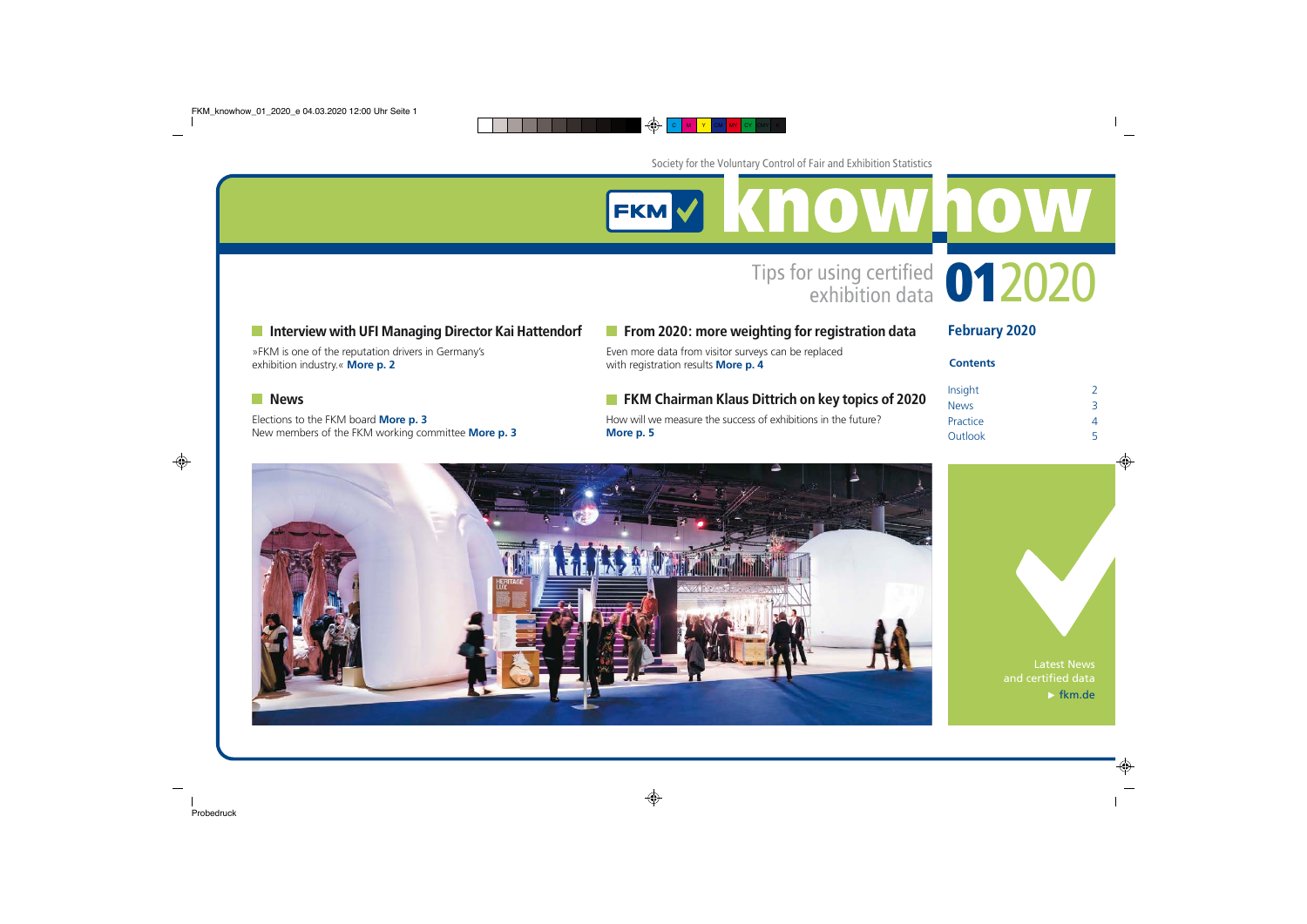## **EKMV KNO** 012020

## <span id="page-1-0"></span>**Insight**

# Three questions for Kai Hattendorf

The CEO of the Global Association of the Exhibition Industry UFI on the benefits of audited data and FKM as a reputation driver



**How important are certified exhibitor and visitor figures to UFI as the global association of the exhibition industry?**

**Kai Hattendorf:** One of the success factors in our industry is the trust exhibition organisers enjoy with exhibiting companies. This trust is based on fair and transparent cooperation. Audited exhibition data increases this trust. In an more and more digital, data-driven business world, credible statistics are becoming more important than ever.

Our research shows that audited figures strengthen this trust – and we have seen that work of FKM clearly benefits Germany as an exhibition location in the face of increasingly tough international competition.

#### **Audits of exhibition figures were initially established in Western Europe. How widespread have audit systems become, for example in central and eastern Europe or in Asia and other regions?**

**Kai Hattendorf:** Worldwide there are currently around 1000 »UFI approved events« – this is a certification from our association for exhibitions that comply with a series of international quality criteria.

A key criterion here is audited exhibitor and visitor figures. Most of these »approved events« take place in China, Germany and Russia, followed by Spain, Turkey and Poland. Italy, South Korea, Hong Kong and Ukraine complete the Top Ten. In individual markets – South Korea, for example – there are industry-driven institutions comparable to FKM.

What's interesting is that a new awareness seems to be emerging, even in markets where organisers have so far avoided the effort of auditing and questioned the sense of it.

#### **How do you assess the work of FKM in Germany from a global point of view?**

**Kai Hattendorf:** The fact that most German exhibition data is audited is attracting great attention abroad. The work of FKM and its partners make it one of the reputation drivers of the German exhibition industry. This means we as a global association frequently and confidently cite the principle which FKM uses as a best practice case.

To put it in a nutshell, there's a lot of talk in our industry about more data-driven business models, and many exhibition organisers offer their exhibitors data products for this purpose. So it ought to be a matter of course that the absolute core data of every exhibition is validated. Thanks to FKM and the broad consensus it has established, this is now actually the case almost everywhere in Germany. That means it would be good if the FKM standards and procedures were to become even better known internationally.

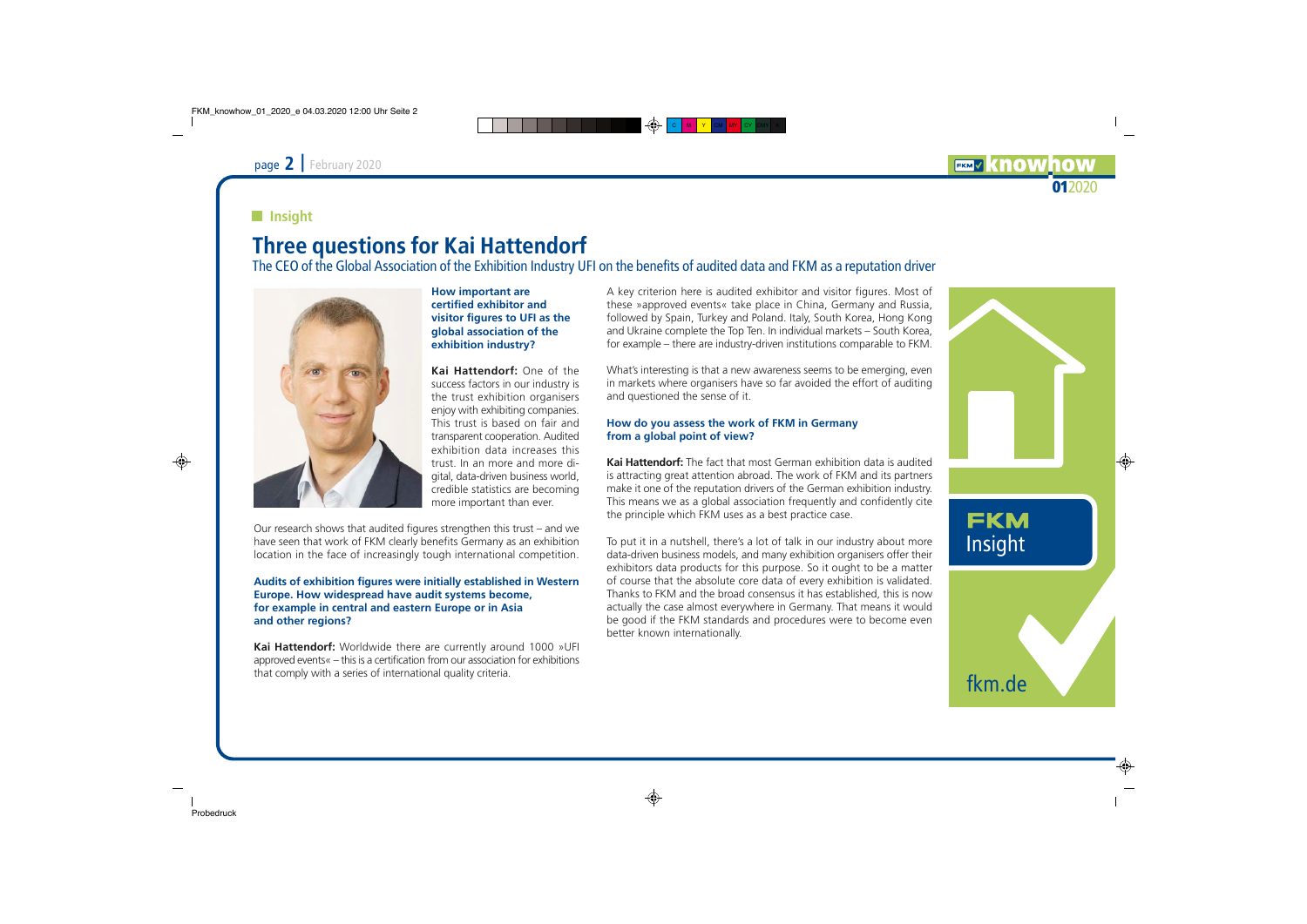#### <span id="page-2-0"></span>**News**

## Elections to the FKM board

Klaus Dittrich remains Chairman and Britta Wirtz 1st Vice Chairwoman Constanze Kreuser is new 2nd Vice Chairwoman of FKM

Klaus Dittrich, Chairman and CEO of Messe München GmbH, was elected for another three years as Chairman of FKM – the Society for the Voluntary Control of Fair and Exhibition Statistics. Dittrich has been head of FKM since the beginning of 2017, and 1st Vice Chairwoman Britta Wirtz, Managing Director of Karlsruher Messe- und Kongress GmbH, who has been in office since 1 January 2014, was also re-elected.

The new 2nd Vice Chairwoman is Constanze Kreuser, Managing Director of RAM Regio Ausstellungs GmbH Erfurt. She succeeds Carola Schwennsen, Managing Director of Fachausstellungen Heckmann GmbH in Hanover, who stepped down as 2nd Vice Chairwoman on 31 December 2019 after eight years.

The elections were held at the meeting of FKM partners on 4 December 2019 in Munich. FKM comprises 43 German exhibition organisers and two foreign guest members from Hong Kong and Verona. FKM certifies the exhibitor, space and visitor numbers and visitor structures of exhibitions according to uniform standards. Around 200 exhibitions are certified by FKM every year.

For more information, visit **Firm.de** 

**FKM board since 2020** (left to right): Constanze Kreuser (RAM Regio Ausstellungs GmbH Erfurt), Klaus Dittrich (Messe München GmbH) and Britta Wirtz (Karlsruher Messeund Kongress GmbH

## New members of the FKM working committee

On 4 December 2019, the meeting of FKM partners elected three new members to represent them on the working committee: Dr. Johannes Knoll, Head of Market Research at Messe München GmbH, Constanze Kreuser, Managing Director of RAM Regio Ausstellungs GmbH Erfurt, and Marco Wintermans, Head of Business Applications at Deutsche Messe AG in Hanover. Dr. Katja Neubauer of Deutsche Messe AG, Stefan Reiser of Messe München GmbH and Carola Schwennsen of Fachausstellungen Heckmann GmbH Hanover have left the committee.

The main tasks of the working committee are to advise the auditor on questions regarding the interpretation of audit rules, to discuss proposals from the partners for changes to rules and audit procedures and to develop recommendations for the partners' meeting on the further development of FKM.





**FKMV KNOW** 

012020

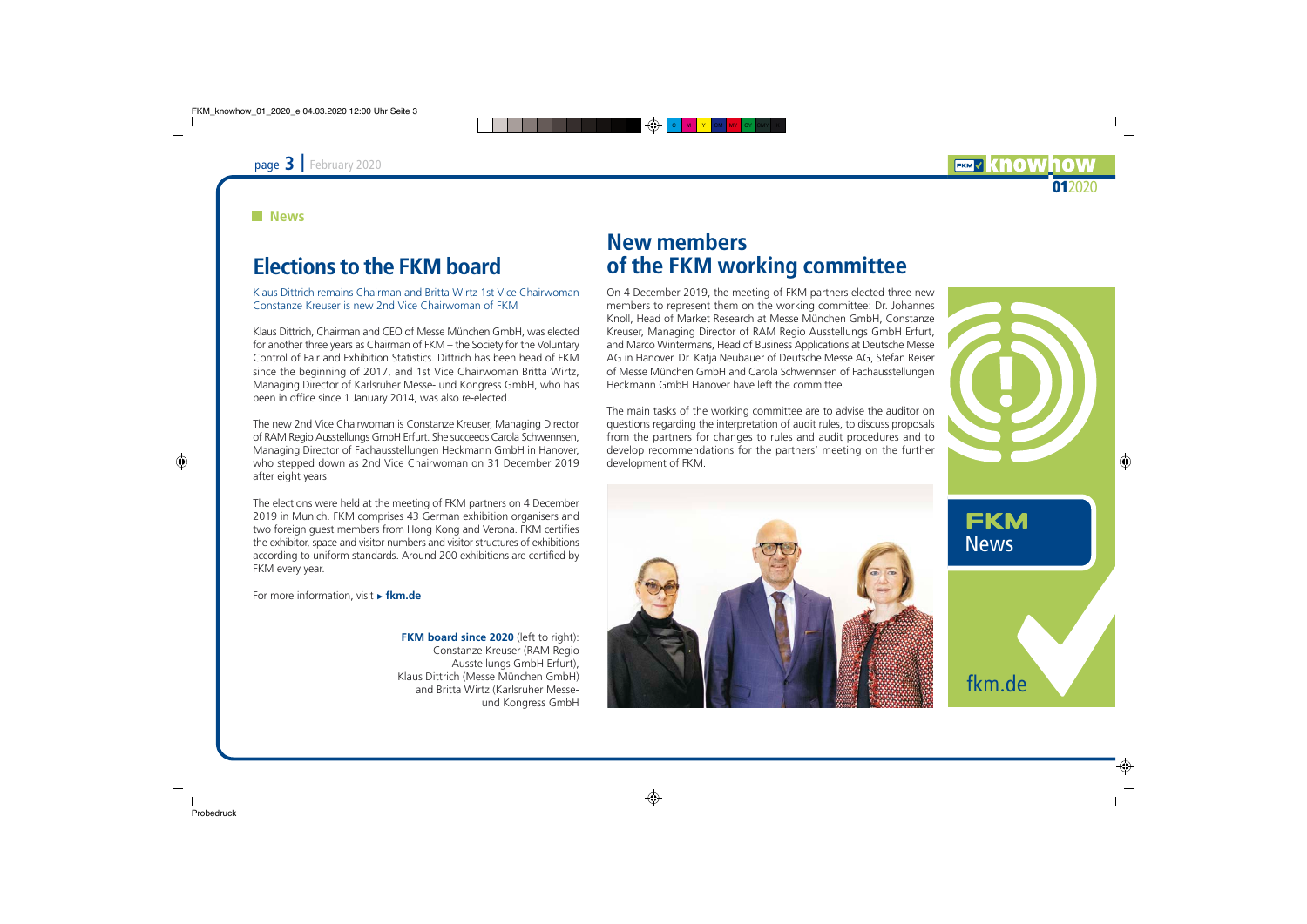### <span id="page-3-0"></span>**Practice**

## From 2020: More visitor structure data from registrations

The FKM partners' meeting decided on 4 December 2019 that more results of visitor structure tests can be replaced by registration results under certain conditions. In principle, the structure tests are based on visitor surveys at the exhibition halls. As early as 2017, it was decided that data on domestic and international visitors and on the origin of foreign visitors by country could be replaced with registration data. From 2020 onwards, additional data on the visitors' field of activity, their position in the company and the economic sector can be taken from the visitor registrations under certain conditions. The reason for this is that more accurate answers to these questions can be found using registration results than with surveys. FKM believes this has been clearly demonstrated by the experience with questions on the origin of the visitors. **► [info@fkm.de](mailto:info@fkm.de)** 



## Planning the next exhibitions with FKM data from 2019



The FKM partners registered around 180 exhibitions for certification in 2019. Preliminary or final figures on exhibitors and visitors are already available in the FKM online database for around 90% of the exhibitions. The data is compiled according to standardised rules and certified by the auditing company Ernst & Young; this means that the figures are reliable and comparable.

The same applies to the visitor structure data, which is available for around three quarters of all exhibitions. It enables exhibitors above all to find out whether their own particular target groups are represented at an exhibition. A total of 266 exhibitions in Germany are currently registered for certification. In other countries, FKM audits 18 exhibitions in Hong Kong and 5 in Verona.



012020

**EKMV KNOW**